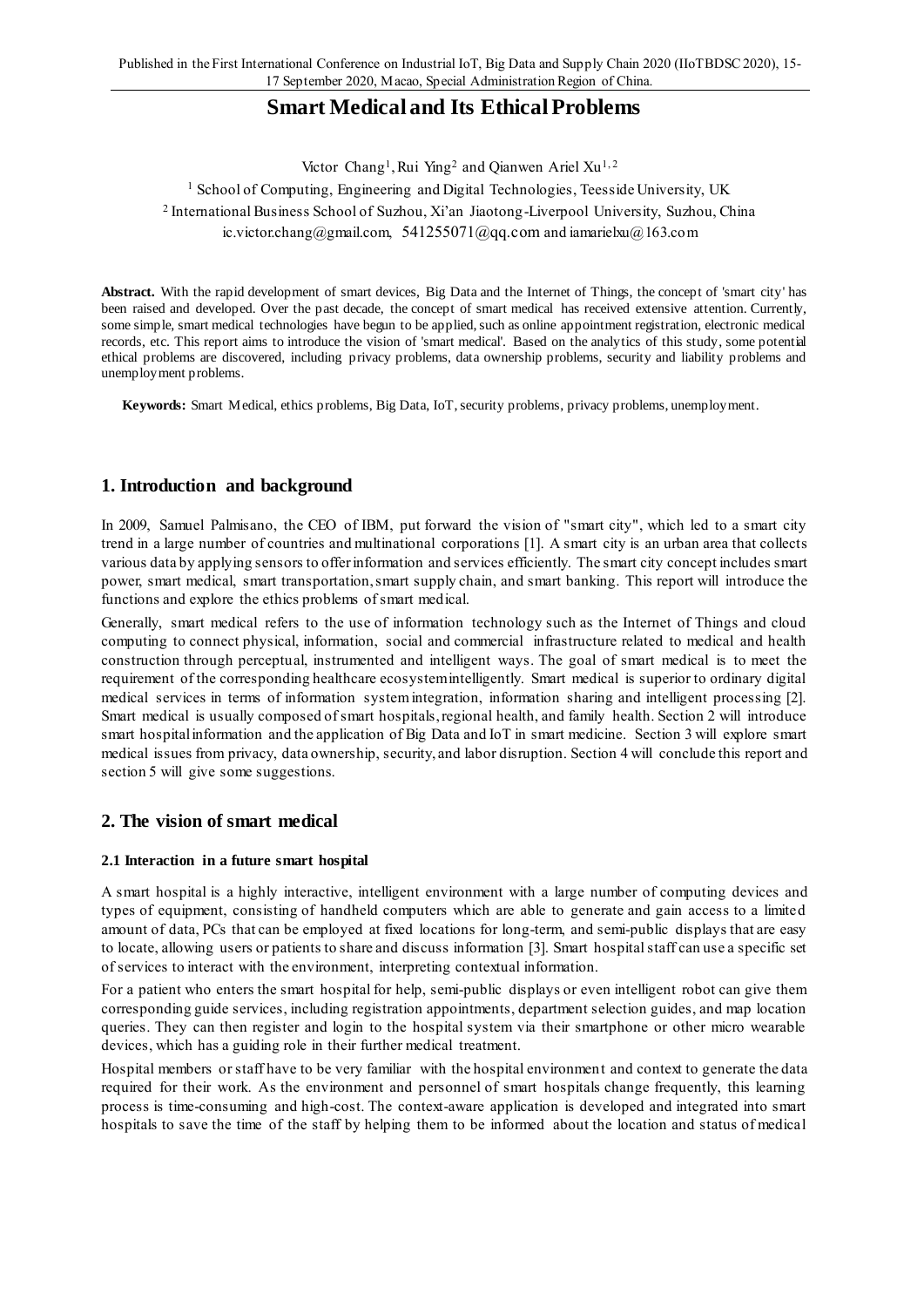device, patients or other hospital staff, as well as applying a real-time digital map or lists of artifacts and people which is automatically updated [4].

In order to deliver germane data to hospital staff, smart hospitals will consider contextual information, including the user's basic information, the time of diagnosis and treatment, and the status of clinical information (e.g., availability of test outcomes). For instance, when a doctor arrives near the patient's bed, his tablet or another mobile device will display the patient's data and situation, reminding the doctor of some essential information that is of great importance to the whole process of medical treatment. The smart hospital also takes into account the user's personalized context. For instance, physical access to a public device or workstation only shows the physician's patient data, personnel scheduling, and recommendations, which are significant for him to integrate his further working project.

Stanford [5] stated that the developed technology makes a significant contribution to advancing the efficiency of medical staff collaboration, such as consulting with experts or requesting help in transferring patients. For instance, based on the video call technology, the teleconference can help the hospital in a remote area to find a better method to address their severe problems. Furthermore, the 3D simulation technology can be used by physicians in different regions to solve complex surgical case problems, reducing the time cost of solving complex problems.

#### **2.2 Smart medical based on Big Data and the Internet of Things**

With the technologies of big data and the Internet of Things becoming more advanced, their applications are becoming more widespread. Utilizing IoT, Big Data, cloud computing and other related information technologies, smart medical connects patients with medical staff, medical equipment, and medical institutions to promote a comprehensive information model and improve service efficiency.

A large number of medical archive information resources generated in real-time and at high speed are the basis of smart medical care. In the context of big data, Chen [6] stated that various types of medical treatment systems related to medical diagnosis and treatment generate a large amount of electronic data almost every moment. Due to the diversity and rapid growth of medical data, traditional analytical techniques and storage relationship methods are difficult to cope with, making it more challenging to meet the needs of clinical applications. Fortunately, the technology of cloud computing can deal with this problem. With further breakthroughs in this technology, big data can be universally used in smart medical in the near future.

For medical institutions, smart healthcare means the rational allocation of medical resources. In China, large hospitals are often full of patients. Many of them are only infected with common disease s that primary health care institutions can solve, and primary healthcare institutions are often idle resources. Through big data and cloud computing, smart medical systems can reasonably distribute patient traffic, suggesting that patients infected with common diseases go to nearby primary hospitals for treatment. Simultaneously, smart medical can guarantee the safety and high quality of medical services in primary hospitals. Doctors can access patients' health records from databases and quickly retrieve relevant information such as their medical history and medication status. Utilize this auxiliary information, doctors make more accurate judgments and avoid medical accidents such as repeated medications and drug allergies [7]. Through big data, smart medical care can break the independent state of traditional hospitals, realize information sharing for patients, and rationally utilize medical resources, thereby improving work efficiency and service quality.

Artificial intelligence, based on big data analysis and cloud computing, can significantly help doctors diagnose and treat patients. For example, if there is a patient with a rare disease that the doctor cannot diagnose, without artificial intelligence, the patients can only try a better hospital. In this case, artificial intelligence can use artificial neural networks to identify and sift diseases similar to or related to the disease from a database with huge data volumes. Then, search for past solutions and the latest research results, and summarize this information to give the best solution based on their algorithms. Moreover, big data analysis can provide data support for diagnosis and treatment decision making. Currently, the majority of doctors or surgeons only refer to their past experience when developing a medical plan. In some cases, for lack of a large sample of data, they have to try solutions that may be effective, causing great pain to patients. With data support of previous medical experience from Big Data, they can access an efficient solution. To be specific, for instance, if a doctor wants to diagnose whether a patient has lung cancer, most of the current methods are based on the doctor's experience and consultations to reach a corresponding conclusion. When machine learning and data mining technologies can be applied more maturely in the medical industry, researchers can use the classification and cluster analysis methods to train the corresponding models based on historical data. These models show that case data that meet some characteristics have a higher probability of getting lung cancer. These characteristics can include several aspects of a person's situation, such as smoking, eating habits, location pollution, income status, genetic history, etc. This model provides a more reliable data reference when doctors diagnose patients. Simultaneously, this technology of artificial intelligence can also play a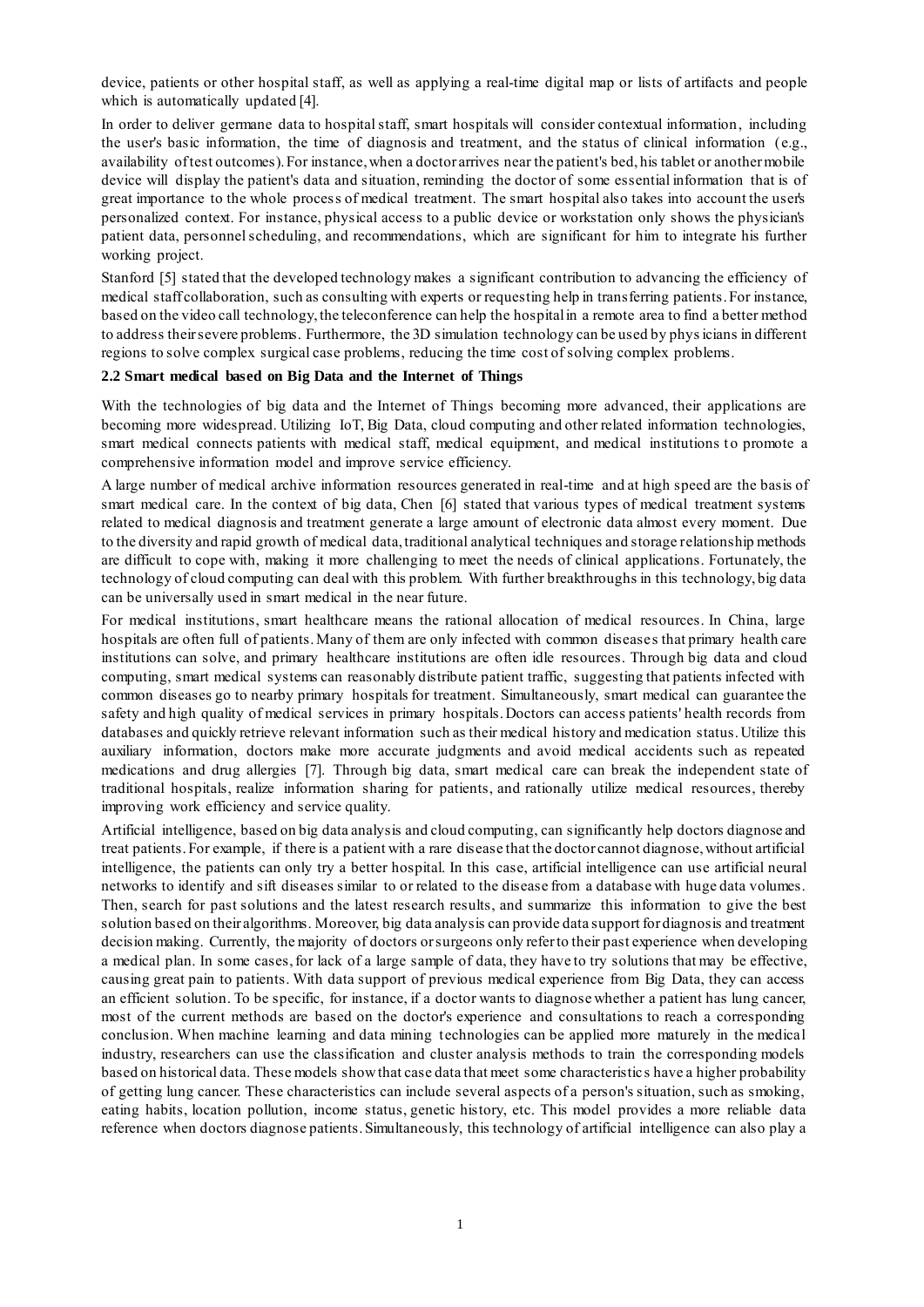more significant role in improving efficiency and saving labor costs.



Fig.1. Diagnose rare diseases



Fig.2. Data reference for medical decision

Shang [8] shows that data mining and data analysis of massive medical data through big data analysis systems can improve the scientific decision-making support of health-related departments. Smart data based on big data often means that medical departments can make more timely emergency measures. Through establishing an intelligent emergency response system, medical departments are linked to systems such as medical institution disease control centers, enabling timely and effective supervision and control. In the face of sudden public health incidents, they can also respond rapidly to improve the flexibility and timely response of the regulatory authorities in handling incidents.

In section 2.1, some functional implementations in the smart hospital employ the technology of IoT. Specifically, established on the IoT, the structure of a smart hospital is often separated into three parts: perception layer, network layer and application layer [9]. As is shown in Fig.3, the perception layer contains the data acquisition layer and access layer. The data collection layer is used to sense and acquire relevant data from hospitals and around the hospital. The access layer is used to convey data obtained from the data acquisition layer and input it into the global object connection network. The network layer includes a network transmission platform and an application platform [10]. The former ensures that the data obtained by the perception layer is transmitted in real-time and efficiently. The latter is the integration of various data so that third parties can develop a variety of applications on this platform for the relevant personnel. The application layer is mainly used in the hospital's informatization and advanced applications in management and decision-making.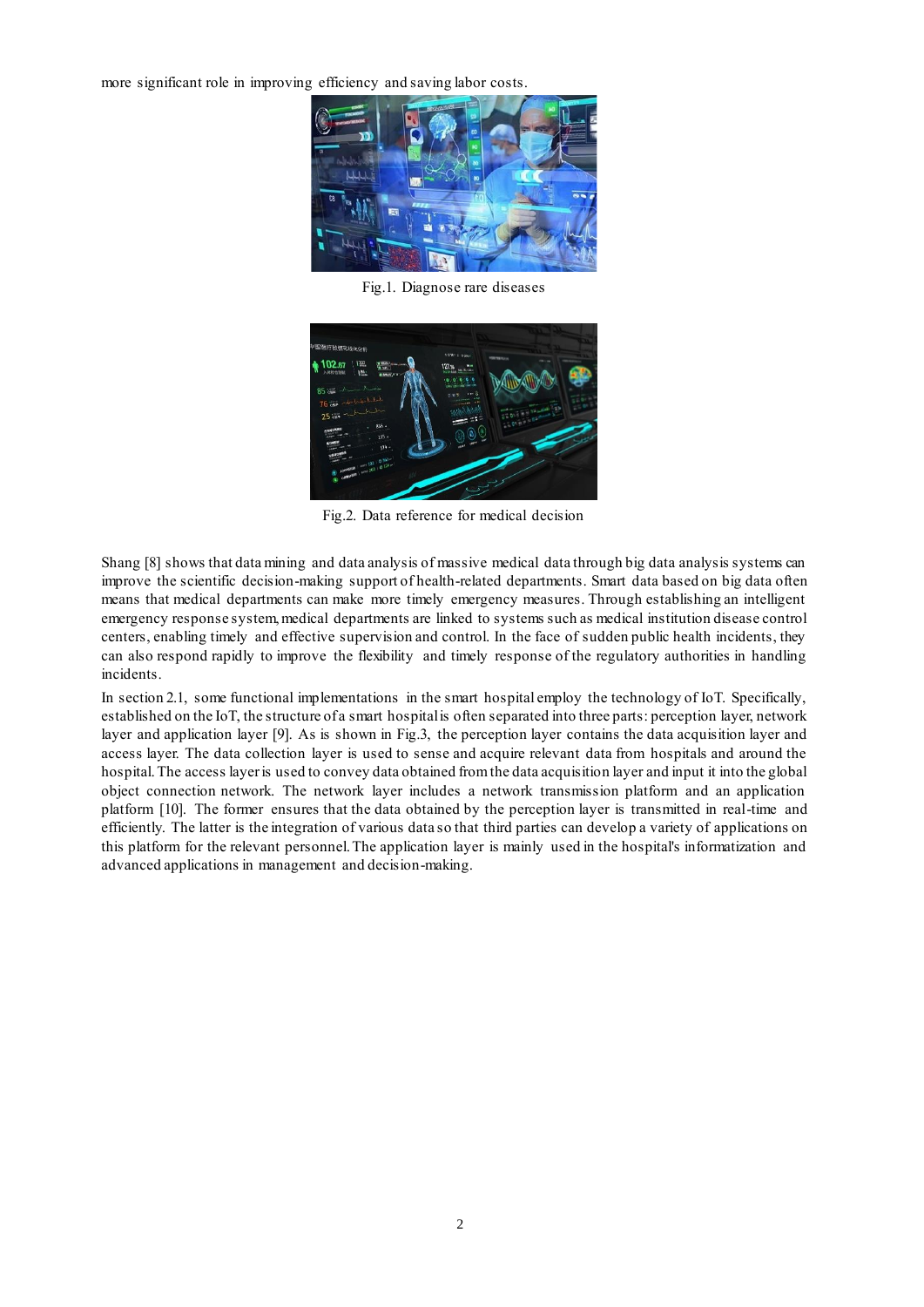

Fig.5. Smart wearable device [12]

Outside the hospital, the Internet of Things will also have a wide range of smart medical applications. In terms of residents' health management, utilizing IoT technology, relevant medical institutions can conduct physical examinations, preventive reminders, and knowledge popularization. It is essential to use artificial intelligence technology to quantify the patient's health trajectory to customize unique health guidance for different patient individuals, thereby improving residents' health and disease prevention awareness. Additionally, intelligent wearable devices based on the Internet of Things technology, such as Apple Watch, can monitor the user's physical indicators in real-time. The user is alerted when it is determined that the user is at risk of illness. In a critical moment, this device can even automatically call for help [2]. This will significantly increase the probability of surviving users in the event of an emergency.

Nowadays, medical resources are very tight, and hospital wards are often not enough for patients who need to be hospitalized. Using IoT technology, it provides remote consultation for patients in critical situations and enables continuous monitoring. Utilizing IoT technology, advanced medical technology is no longer limited by time and space, and can greatly alleviate medical problems in backward areas.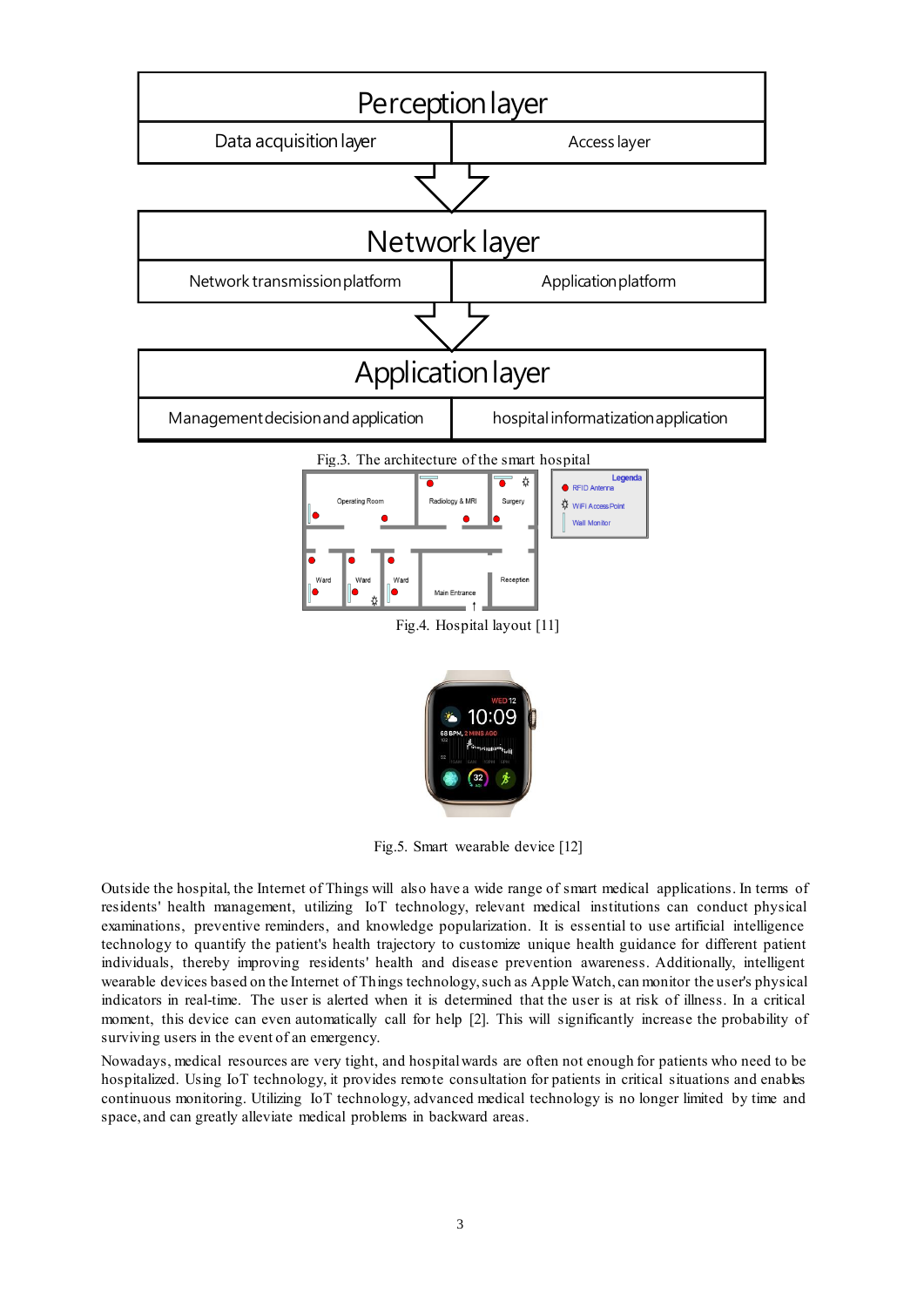

Fig.6. Drug storage environment monitoring



Fig.7. Integration of telemedicine

In terms of drug management, by providing RFID tags for each drug, both medical personnel and patients can quickly learn about drug information. Dong, Wang and Zou [2] underlined that environmental factors such as temperature and humidity could be collected using IoT equipment. Once the environment is found to be unsuitable for the storage of certain types of drugs, a warning message can be given in time to prompt the management personnel to adjust the storage environment or replace the storage location, thereby effectively managing drugs. Poor management of medical waste can cause great damage to environmental safety. IoT technology can effectively detect whether the disposal location and method of waste are reasonable. When unreasonable conditions occur, it can quickly issue an alarm, which helps achieve reasonable supervision of medical waste.

## **3. Potential ethics problems**

Based on analytics of the application of smart medical technologies, this study has identified a few potential ethical issues, including privacy problems, data ownership problems, security and liability problems, and risk of unemployment.

#### **3.1 Privacy problems**

Privacy refers to personal information that the parties do not want others to know or are inconvenient to know. By applying big data and IoT in the area of smart healthcare, privacy protection will become a huge problem. If the privacy data is leaked, it will cause considerable damage to patients and doctors. The majority of privacy problems are caused by poor data management, cyber-attacks, and patient's weaker privacy awareness.

For medical research, the data are usually anonymous or de-identified to obtain the consent of the data subject and to comply with data protection regulations, which is essential for data management [13]. However, for some databases of the medical institution, the data anonymization is not insufficient. The reason for the poor insufficient anonymization lies in the fact that some medical workers understand the deviation of privacy information. Ou and Lan [14] discovered that about 46.9% of medical staff believe that certain medical information of patients is not in the scope of privacy protection. Based on this understanding, they naturally do not pay attention to the security of such knowledge of patients. Moreover, healthcare workers know very little about the technical characteristics and operational methods of smart medical care, causing poor data management. According to the survey of Ou and Lan [14], only 31% of healthcare workers understand the smart health system, which means that 69% of medical workers do not understand the technical characteristics and operation of smart healthcare. In this situation, even if all healthcare workers have an awareness of patients' privacy, they still cannot protect patients' privacy when they use and manage medical data.

The patient's lack of privacy awareness is also one of the causes of data leakage. The survey found that many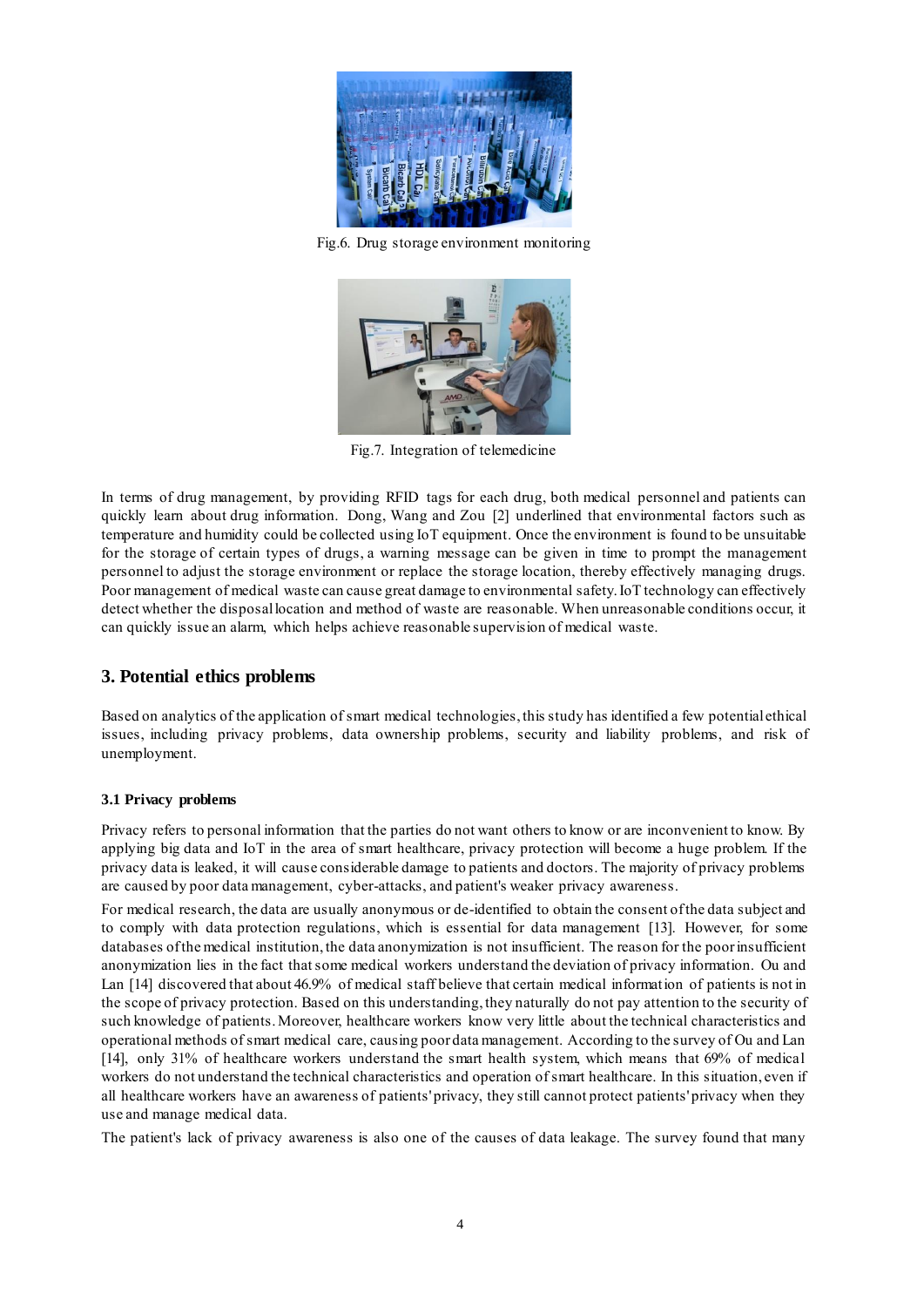people do not realize that their medical information is in the privacy category. For example, when asked if they are worried about others seeing their medical information, which may affect their job opportunities and professional status, 11% of respondents expressed great concern, and 45% of them expressed some concern. In other words, from the patient's perspective, 44% of respondents are not aware of protecting their medical information [14]. Besides, some people, such as the elderly and children, cannot understand the importance of medical data privacy. They are also potential victims of data breaches.

The data leakage caused by cyber-attacks is really dangerous because hackers may utilize the data for fraud or other criminal activities. In the era of smart medical care, social media, mobile APP, telemedicine and other medical applications are widely used between doctors and patients, which may lead to that patients'diagnoses, habits and other private data are likely to leave traces on the Internet. This increases the risk of personal data leakage. Since the current privacy protection techniques are primarily established on static data sets and big medical data has a dynamic characteristic, it may increase the risk of private medical data leakage [15]. Referring to the statistics from the United States Department's Health Civil Rights Office, in the first quarter of 2015 alone, 87 data breaches were incurred in the US, involving over 500 medical facilities and a total of 92.23 million private data leakage [16]. The secondary use of big medical data is able to create priceless value. However, once it is leaked, the harm is usually unpredictable. According to a Ponemon Institute study [17], the average expense of every global medical information breach caused by loss or theft is \$380, which is a substantial economic loss.

#### **3.2 Data ownership problems**

In the era of big data, the data should be owned by whom it is always a problem. This is the issue of interest coordination among data users, collectors, and producers [18]. After comprehending the scope, manner and consequences of data utilization, the data subject should have the right to make decisions on how to utilize private data. However, many research institutions collect and develop their private data without achieving explicit consent from the data subjects, contrary to business ethics. In 2013, Snowden's exposure to the "PEISM" event caused great concern. In this incident, the National Security Agency collected a large amount of user privacy data from multiple Internet companies and communication companies for political purposes, reflecting the ethical issue s of data abuse. Therefore, it is essential for the data subject to have the right to know who owns the data and decide how to use the data.

#### **3.3 Security and liability problems**

In section 2.2, it is mentioned that big data analysis has a reference function for medical decision-making. However, when a physician's experience is contrary to the big data analysis results or the artificial intelligence algorithm and its recommendations, which one should be chosen?

The application of big medical data attempts to use data to present all human activities, including vital signs, disease information, living environment, education level, eating habits, etc. Nevertheless, the application of big medical information brings a problem: in the interaction between people and numbers, data often exists away from the subject, and the subject is replaced by data [19]. This phenomenon may have a negative impact on both doctors and patients. On the one hand, if medical workers rely too much on data to diagnose and treat diseases, they are likely to limit their thinking ability and lose their traditional clinical experience, which will make it difficult for doctors to form a complete impression on patients. On the other hand, for the patient, as they are labeled with different kinds of data and become digital symbols without thinking abilities, consciousness and emotion, their pain becomes a bunch of numbers and images, and then their human subjectivity is lost [6]. At the same time, the patients will be confused and have a feeling that they are not truly listened and understood, which may undermine the contact and human care between doctors and patients, thereby reducing the effect of treatment [16].

In the future, artificial intelligence will be more universally used in smart healthcare, which may generate medical liability issues. If a doctor utilizes the data analysis results or AI recommendations, rather than believe his own experience. Still, he fails to heal the sick, who will be responsible for the medical accident? The AI, the doctor, or the data model researcher? Therefore, doctors' over-reliance on data analysis and AI may generate responsibility problems, which is one of the ethical issues that need to be solved in smart medical.

#### **3.4 Risk of unemployment**

In 2016, the AI robot AlphaGo defeated the Go game world champion, which means that the robot will surpass humanity in more and more fields. Since the invention of steam engines, machine replacement of human labor had always been a serious ethical issue. As mentioned in section 2.2, the application of AI contributes to improving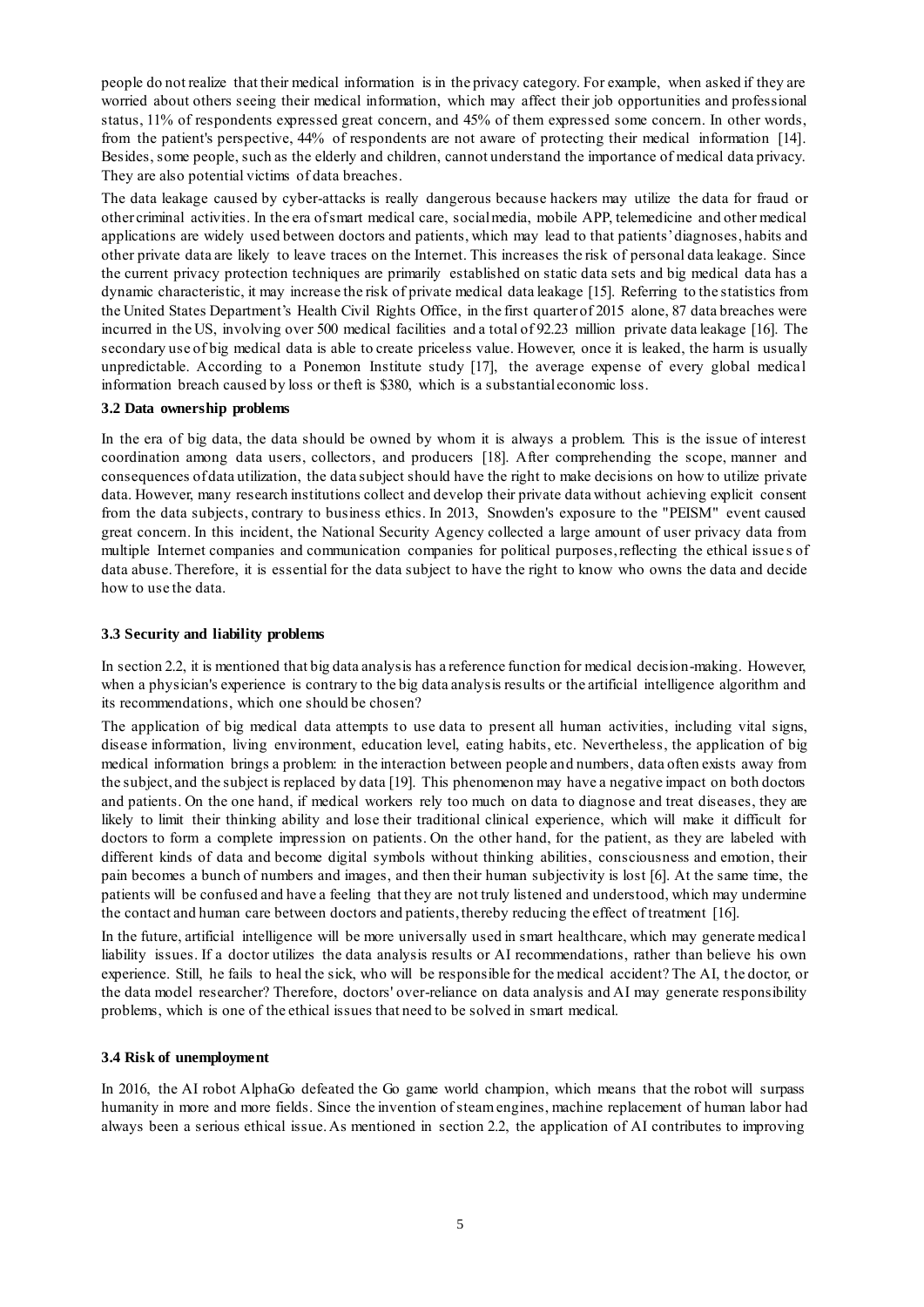efficiency and saving labor costs. With the gradual popularization of smart healthcare, AI and mechanical automation may replace some medical workers' work. First of all, the work tasks of some po sitions are relatively simple, such as the production and packaging of drugs. These mechanical and physical work are easily replaced by artificial intelligence, which leads to the unemployment of workers. Furthermore, doctors who are mostly engaged in mental work will also be affected. For example, AI can help doctors improve their efficiency when they perform diagnostic and therapeutic work, which means that more medical problems can be solved in less time. The workload of workers will be significantly reduced [20]. In this case, the hospital may dismiss some employees to save costs.

It is worth mentioning that artificial intelligence is a conditional alternative to human labor. First of all, the primary condition for its replacement of human labor is that AI can accomplish higher-quality tasks than laborers. Typically, machines cannot automate the entire job. They can only automate part of specific tasks in the job [21]. Moreover, AI systems need to be superior to human labor in terms of cost.

### **4. Recommendations**

According to the analytics of problems and conclusions in this study, we have some recommendations for each identified issue.

For privacy problems, the authorities of countries worldwide are supposed to improve the corresponding regulations to protect data subjects' privacy. Medical workers must improve their understanding of smart medical to protect data subjects' privacy better as well. Meanwhile, data subjects need to pay attention to the importance of data protection. Additionally, more advanced databases and firewall technologies will significantly contribute to resisting network attacks in the future.

In terms of data ownership problems, the institution or company that can make the best use of it deserves to own data. Specifically, a party that can protect data and uses data to benefit all sides can own the data. However, if the institution wants to use the data, it must ask for the consent and tell the data subject how the data will be use d [22].

From my perspective, the data analysis is just a tool or a reference and the final judgments have to be made by doctors. Therefore, doctors still have to bear the primary responsibility of a medical accident.

Piero Scaruffi [23] believes that future AI society will create new jobs that we cannot even imagine today for the unemployment problems. Although the application of artificial intelligence will replace part of the work, it will also create numerous jobs. Medical workers are supposed to improve their knowledge structure and actively understand AI applications, which may help them utilize AI technology to assist their work. Additionally, developers should realize that AI is designed to do things that people can't do, rather than replacing them.

# **5. Conclusion**

In conclusion, based on big data, IoT and artificial intelligence technologies, smart medical is going to change the means of interaction between patients and doctors. Especially under circumstances like the COVID-19 pandemic, people must go through a quarantine period and the approach of face-to-face counseling cannot be used. This is not convenient for the people with health requirements, the patients who need regular consultation in particular. In such a case, the existence of smart medical care, such as teleconsultation, will help solve this kind of problem [24][25]. However, although smart healthcare will improve the patient's treatment experience and the doctor's efficiency, it will also bring many ethical issues, including privacy problems, data ownership problems, security and liability problems, and the risk of unemployment. In the future, governments, medical institutions, medical workers and patients are supposed to pay attention to these issues and try to avoid them.

### **Acknowledgment**

This work is supported by VC Research (VCR 0000081).

### **References**

[1]. Jin, P., Meng,,T., Guo,,K. & Shao, F. (2015). 'Research of routing algorithm based on smart city and the design of multi-network integration' (2015) *2015 Chinese Automation Congress (CAC), Chinese Automation Congress (CAC),*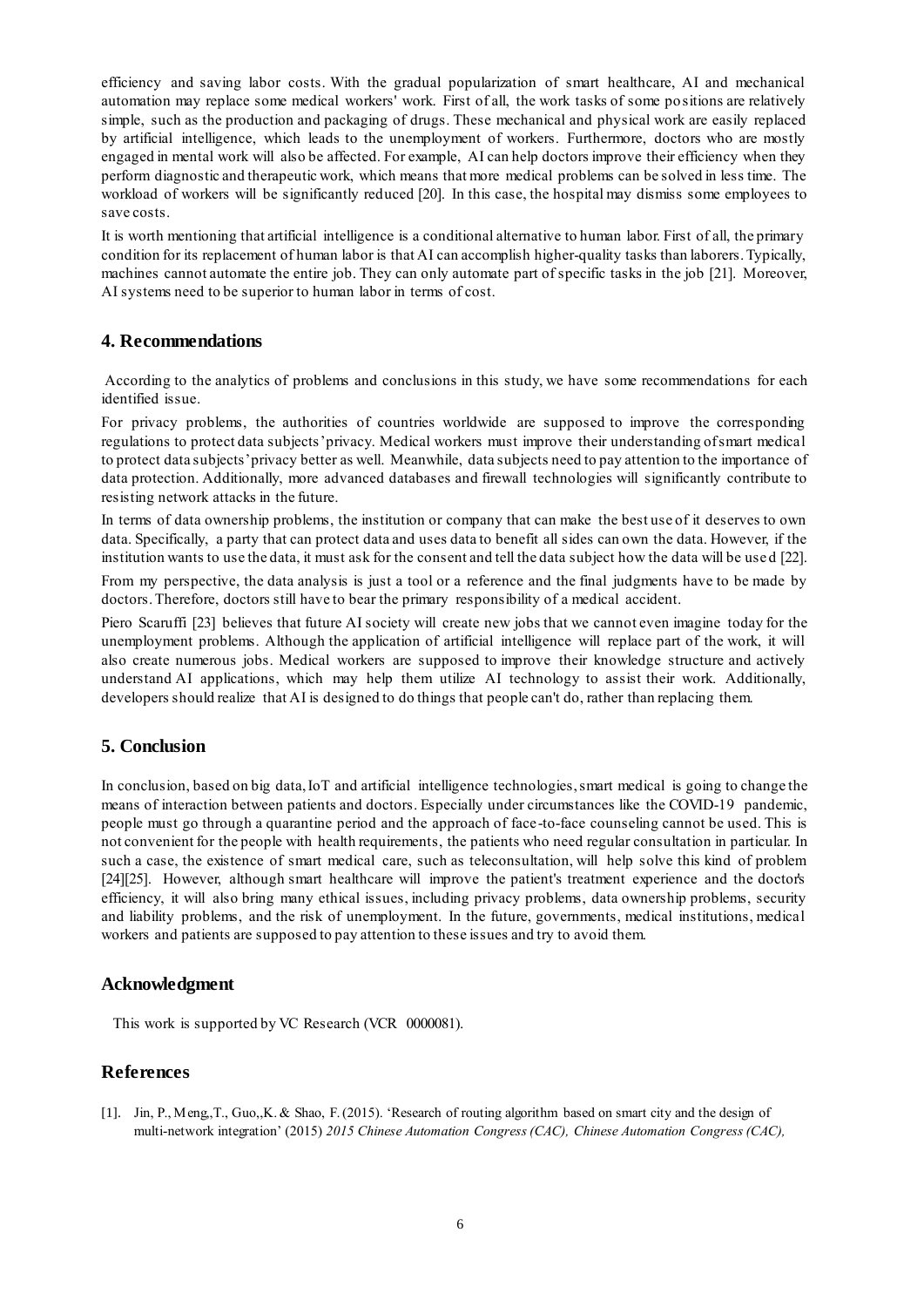*2015*, p. 1289. doi: 10.1109/CAC.2015.7382698.

- [2]. Dong, Y., Wang, M. & Zou, B (2017) 'Application of Internet of Things technology in the field of smart medical', *Logistics & Material Handling*, (7), p. 107. Available at: http://ez.xjtlu.edu.cn/login?url=http://search.ebscohost.com/login.aspx?direct=true&db=edscoj&AN=edscoj.wljsyyy20 1707017&site=eds-live&scope=site (Accessed: 2 December 2018).
- [3]. Sánchez, D., Tentori, M. & Favela, J. (2008) 'Activity recognition for the smart hospital', *IEEE intelligent systems*, *23*(2), p. 50. doi: 10.1109/MIS.2008.18.
- [4]. Moran, E. B., et al. (2006) 'Mobility in hospital work: towards a pervasive computing hospital environment', *International Journal of Electronic Healthcare*, *3*(1), pp. 72-89.
- [5]. Stanford, V. (2003) 'Beam Me Up, Doctor Mc-Coy', *IEEE Pervasive Computing*, 2(3), pp. 13-18.
- [6]. Chen H., Compton S., Hsiao O. (2013) DiabeticLink: A Health Big Data System for Patient Empowerment and Personalized Healthcare. In: Zeng D. et al. (eds) Smart Health. ICSH 2013. Lecture Notes in Computer Science, vol 8040. Springer, Berlin, Heidelberg. https://doi.org/10.1007/978-3-642-39844-5\_10
- [7]. Dighriri M., Lee G.M., Baker T. (2018) Big Data Environment for Smart Healthcare Applications Over 5G Mobile Network. In: Alani M., Tawfik H., Saeed M., Anya O. (eds) Applications of Big Data Analytics. Springer, Cham. [https://doi.org/10.1007/978-3-319-76472-6\\_1](https://doi.org/10.1007/978-3-319-76472-6_1)
- [8]. Shang, Y*.* (2016) 'Research of Present Situation of Application of Smart Healthcare on the Background of Big Data', *Science Technology and Industry*, (10), p.19. Available at: http://ez.xjtlu.edu.cn/login?url=http://search.ebscohost.com/login.aspx?direct=true&db=edscoj&AN=edscoj.kjhcy2016 10005&site=eds-live&scope=site (Accessed: 2 December 2018)
- [9]. Qin, X. & Ying, W. (2015) 'Design of explosive production information and managing system based on Internet of Things', *2015 International Conference on Control, Automation & Robotics*, Singapore, 2015, pp. 173-176, doi: 10.1109/ICCAR.2015.7166025.
- [10]. Yu, L., Lu, Y. & Zhu, X. (2012). 'Smart hospital based on internet of things'. *Journal of Networks*, *7*(10), pp. 1654-1661
- [11]. Coronato, A., & Esposito, M. (2008) 'Towards an Implementation of Smart Hospital: A Localization System for Mobile Users and Devices' (2008) *2008 Sixth Annual IEEE International Conference on Pervasive Computing and Communications (PerCom), Pervasive Computing and Communications, 2008. PerCom 2008. Sixth Annual IEEE International Conference on*, p. 715. doi: 10.1109/PERCOM.2008.79.
- [12]. Pathak, K. (2018) *The 10 Best Apple Watch Series 4 Features* [Online image]. Available at: http://www.iphonehacks.com/2018/09/best-apple-watch-series-4-features.html. (Accessed: 3 December 2018).
- [13]. Mittelstadt, B. & Floridi, L. (2016) 'The Ethics of Big Data: Current and Foreseeable Issues in Biomedical Contexts', *Science & Engineering Ethics*, 22(2), pp. 303–341. doi: 10.1007/s11948-015-9652-2.
- [14]. Ou, S. & Lan, X. (2016) 'On the Informal Institution Gaps and Addendum in the Protection of Patientsˊ Right of Privacy', *Journal of Zhejiang Wanli University*, 2016(5), pp. 38-42. Available at: http://ez.xjtlu.edu.cn/login?url=http://search.ebscohost.com/login.aspx?direct=true&db=edscoj&AN=edscoj.zjwlxyxb2 01605006&site=eds-live&scope=site (Accessed: 3 December 2018).
- [15]. Mu, L. & Lei, Z. (2014). 'Big data processing technology research and application prospects. *2014 Fourth International Conference on Instrumentation and Measurement, Computer, Communication and Control, Harbin, 2014, pp. 269-273, doi: 10.1109/IMCCC.2014.63.*
- [16]. Wang, L. & Hao, M. (2017) 'Ethical Reflection on Characteristics of Medical Big Data and Its Application', *Medicine & Philosophy: Humanistic & Social Medicine Edition*, (4), p. 32. Available at: http://ez.xjtlu.edu.cn/login?url=http://search.ebscohost.com/login.aspx?direct=true&db=edscqv&AN=edscqv.67178286 3&site=eds-live&scope=site (Accessed: 2 December 2018).
- [17]. Ponemon Institute (2017) *2017 Cost of Data Breach Study*, IBM Security [Online]. Available from: https://info.resilientsystems.com/hubfs/IBM\_Resilient\_Branded\_Content/White\_Papers/2017\_Global\_CODB\_Report\_ Final.pdf
- [18]. Zhang, N. et al. (2018) 'Ethical Issues of Medical Data Sharing under the Background of Big Data', *Chinese Journal of Information on Traditional Chinese Medicine,* 25(8), August, pp. 9-11.
- [19]. Shao, F. & Yang, Y. (2016) Reconstruction of the "Body": Diagnosis of the Crisis of Modernity in Medicine', *Medicine & Philosophy*, 2016(9), p. 21. doi: 10.12014/j.issn.1002-0772.2016.05a.06.
- [20]. Pan, W. (2018) 'The multiple impacts of artificial intelligence technology development on employment'. *Huxiang Forum*, 31(4), pp. 145-153.